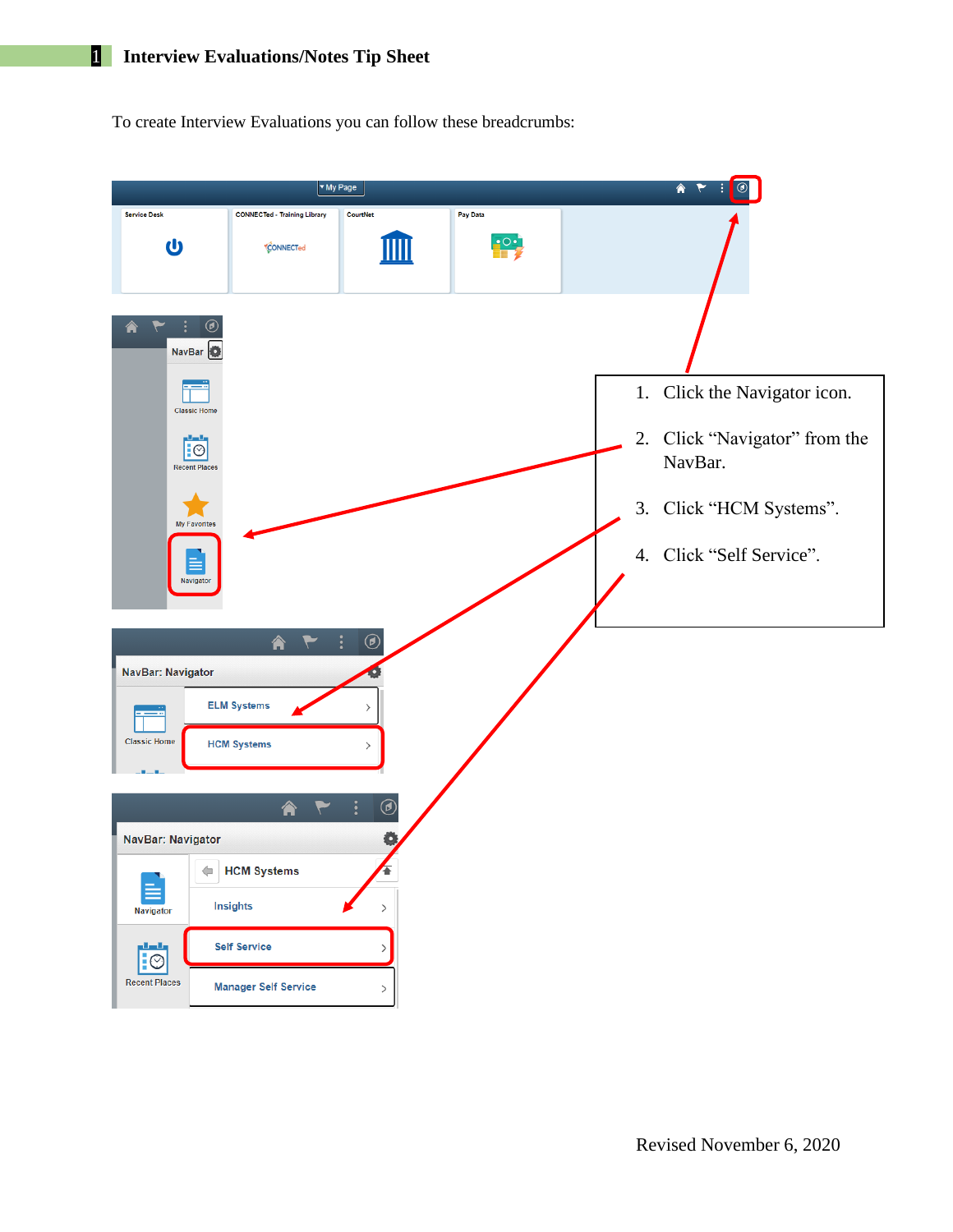| NavBar: Navigator    |                                 | Ö                            |
|----------------------|---------------------------------|------------------------------|
|                      | <b>Self Service</b><br>Œ        | ∓                            |
| <b>Classic Home</b>  | <b>Time Reporting</b>           | $\mathcal{P}$                |
|                      | <b>Personal Information</b>     | $\left\langle \right\rangle$ |
| <b>Recent Places</b> | <b>Payroll and Compensation</b> | $\left\langle \right\rangle$ |
|                      | <b>Benefits</b>                 | $\mathcal{P}$                |
| <b>My Favorites</b>  | <b>Leave Transfer Requests</b>  | $\,>\,$                      |
| Navigator            | <b>Learning and Development</b> |                              |
|                      | <b>Performance Management</b>   | $\mathcal{P}$                |
|                      | Recruiting                      |                              |
|                      |                                 |                              |
| NavBar: Navigator    | <b>Recruiting</b><br>⇐          | ₹                            |
| <b>Classic Home</b>  | <b>Careers</b>                  |                              |
| $\mathbf{F} \odot$   | <b>Check Referral Status</b>    |                              |
| <b>Recent Places</b> | <b>Confirm Referral</b>         |                              |
|                      | <b>Routing Response</b>         |                              |
| <b>My Favorites</b>  | <b>Interview Evaluations</b>    |                              |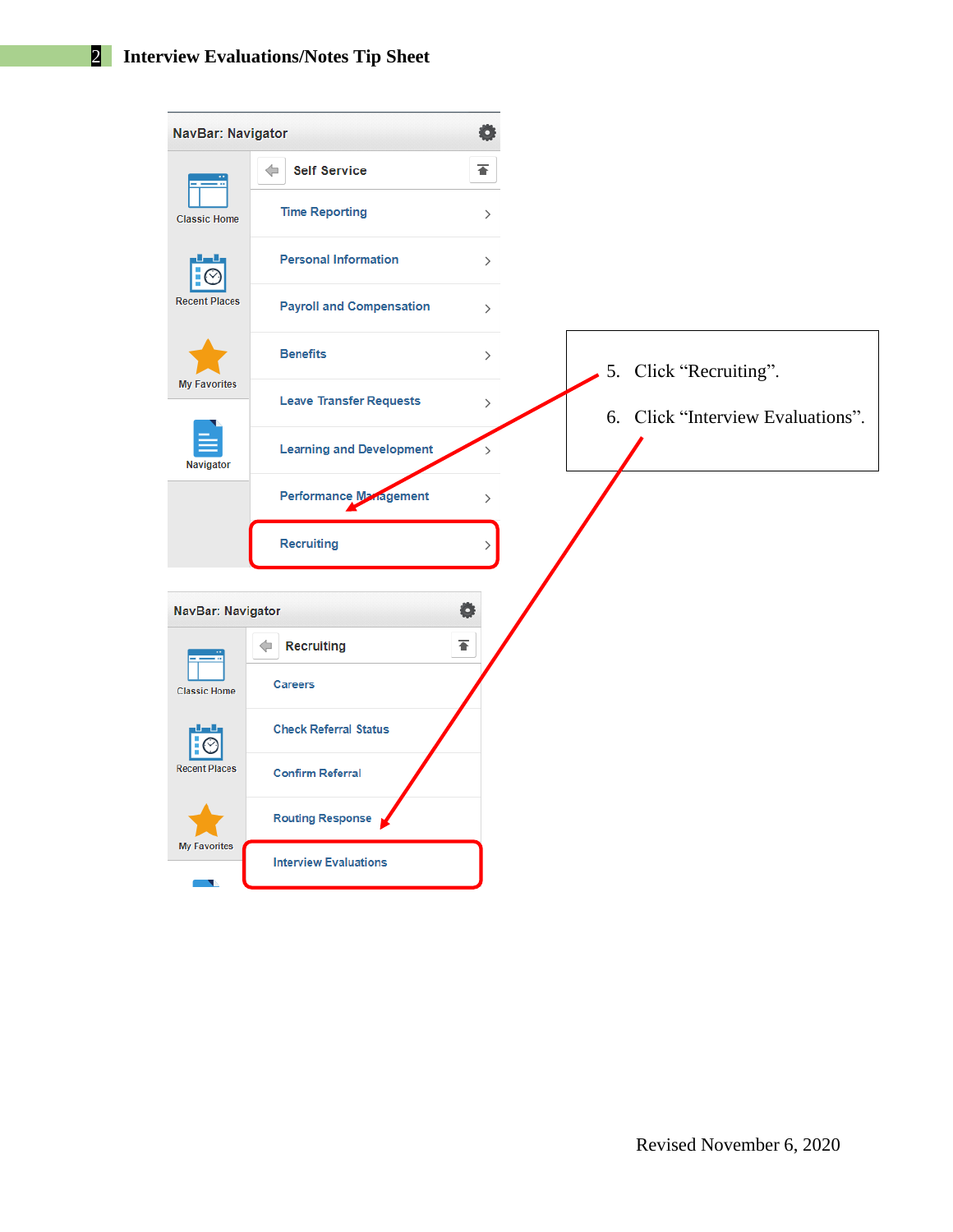7. On the "Interview Evaluations" screen change the "Show Interviews Between" dates and click the "Refresh" button.

## **Interview Evaluations**

Please complete interview evaluations for the applicants listed. Select the link in the Action column to access an evaluation form. The list includes only applicants who were interviewed during the specified time period. To view other applicants, change the interview dates and then select the Refresh button. Refresh Show Interviews Between 02/20/2017 31 and 03/20/2017 31

8. If there are applicants to be evaluated a list will populate. Look for the correct applicant and select "Evaluate Applicant" on the far right under the "Action" column.

## **Interview Evaluations**

Please complete interview evaluations for the applicants listed. Select the link in the Action column to access an evaluation form. The list includes only applicants who were interviewed during the specified tir period. To view other applicants, change the interview dates and then select the Refresh button.

|             | <b>Interview Evaluations</b> |                           |         |                  |               |                         |                |              |                           |
|-------------|------------------------------|---------------------------|---------|------------------|---------------|-------------------------|----------------|--------------|---------------------------|
| ID          | <b>Name</b>                  | Interview Date Start Time |         | <b>Time Zone</b> | Job           | <b>Interview Rating</b> | Interview Type | Score        | Action                    |
| 5814        |                              | 05/04/2016                | 10:00AM | EST              | Summer Intern |                         |                | <b>DOM</b>   | <b>Evaluate Applicant</b> |
| Ξ<br>2248   |                              | 05/04/2016                | 9:00AM  | EST              | Summer Intern |                         |                | 0.000        | Evaluate Applicant        |
| ees<br>2250 |                              | 05/04/2016                | 11:00AM | cool<br>EST      | Summer Intern |                         |                | -37<br>0.000 | <b>Evaluate Applicant</b> |
| 5794        |                              | 05/03/2016                | 9:20AM  | EST              | Summer Intern |                         |                | 0.000        | Evaluate Applicant        |